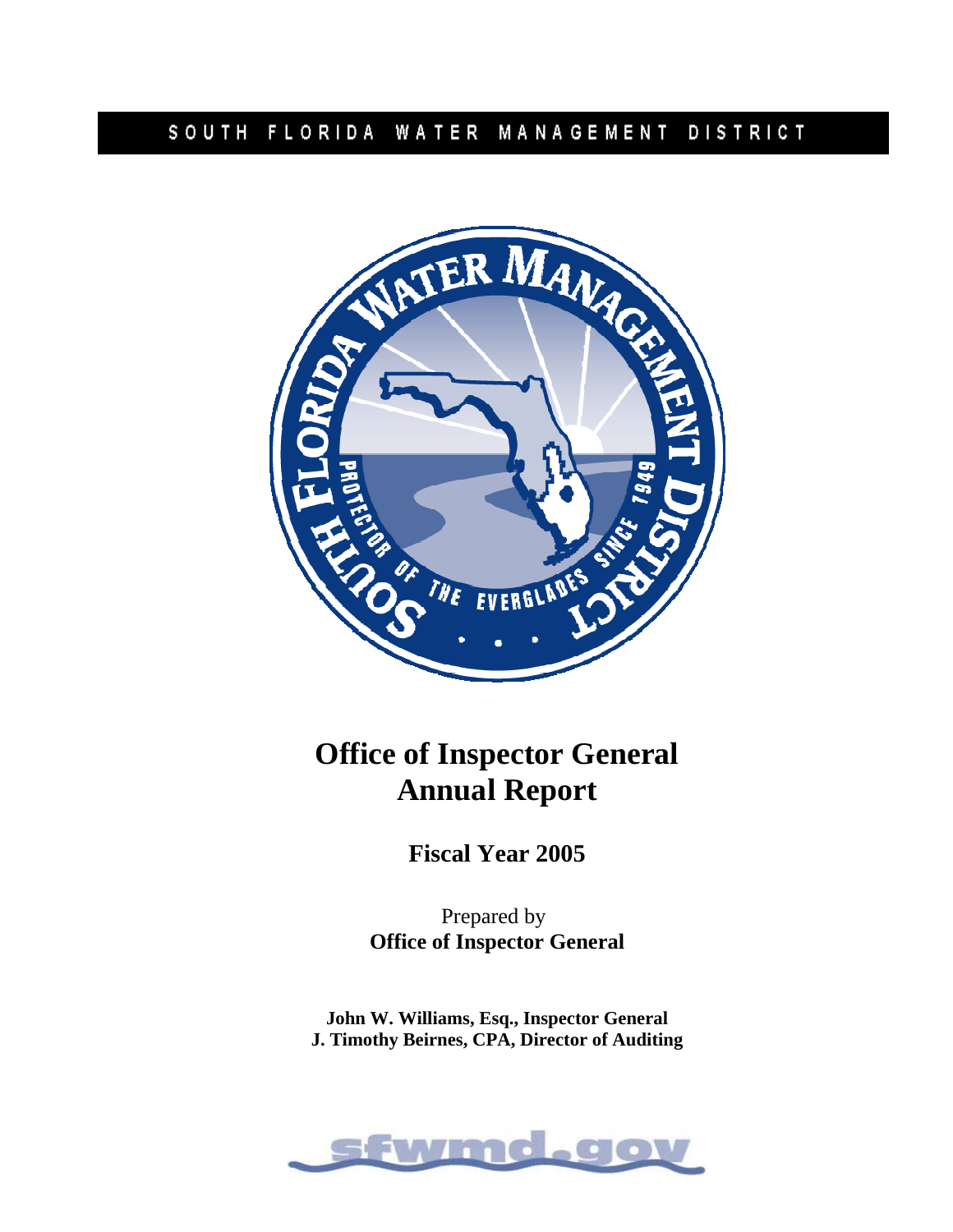# **TABLE OF CONTENTS**

| <b>CONTINUING PROFESSIONAL EDUCATION AND TRAINING 2</b>              |  |
|----------------------------------------------------------------------|--|
|                                                                      |  |
|                                                                      |  |
| Audit of FY 2005 First Quarter Annual Work Plan Success Indicators4  |  |
|                                                                      |  |
|                                                                      |  |
|                                                                      |  |
|                                                                      |  |
|                                                                      |  |
|                                                                      |  |
| Audit of FY 2005 Third Quarter Annual Work Plan Success Indicators 7 |  |
| <b>INVESTIGATIONS</b>                                                |  |
|                                                                      |  |
| <b>Investigation Regarding Allegation of Certain</b>                 |  |
|                                                                      |  |
| Complaint Alleging Improprieties by a District                       |  |
|                                                                      |  |
|                                                                      |  |
| Investigation of a Citizen's Complaint Regarding                     |  |
| Management of a Best Management Practices (BMP)                      |  |
|                                                                      |  |
|                                                                      |  |
|                                                                      |  |
|                                                                      |  |
|                                                                      |  |
| Cooperative Agreement with Jolly Rogers                              |  |
|                                                                      |  |
| Cooperative Agreement with B&S Properties of                         |  |
|                                                                      |  |
| Review of Change Order #12 for Contract CE307                        |  |
|                                                                      |  |
|                                                                      |  |
|                                                                      |  |
| Emergency Management: Hurricane Freddy Exercise 2004 and             |  |
| EOC Activation During Hurricanes Charlie, Frances, and Jeanne 13     |  |
|                                                                      |  |
|                                                                      |  |
|                                                                      |  |

Office of Inspector General Page i FY 05 Annual Report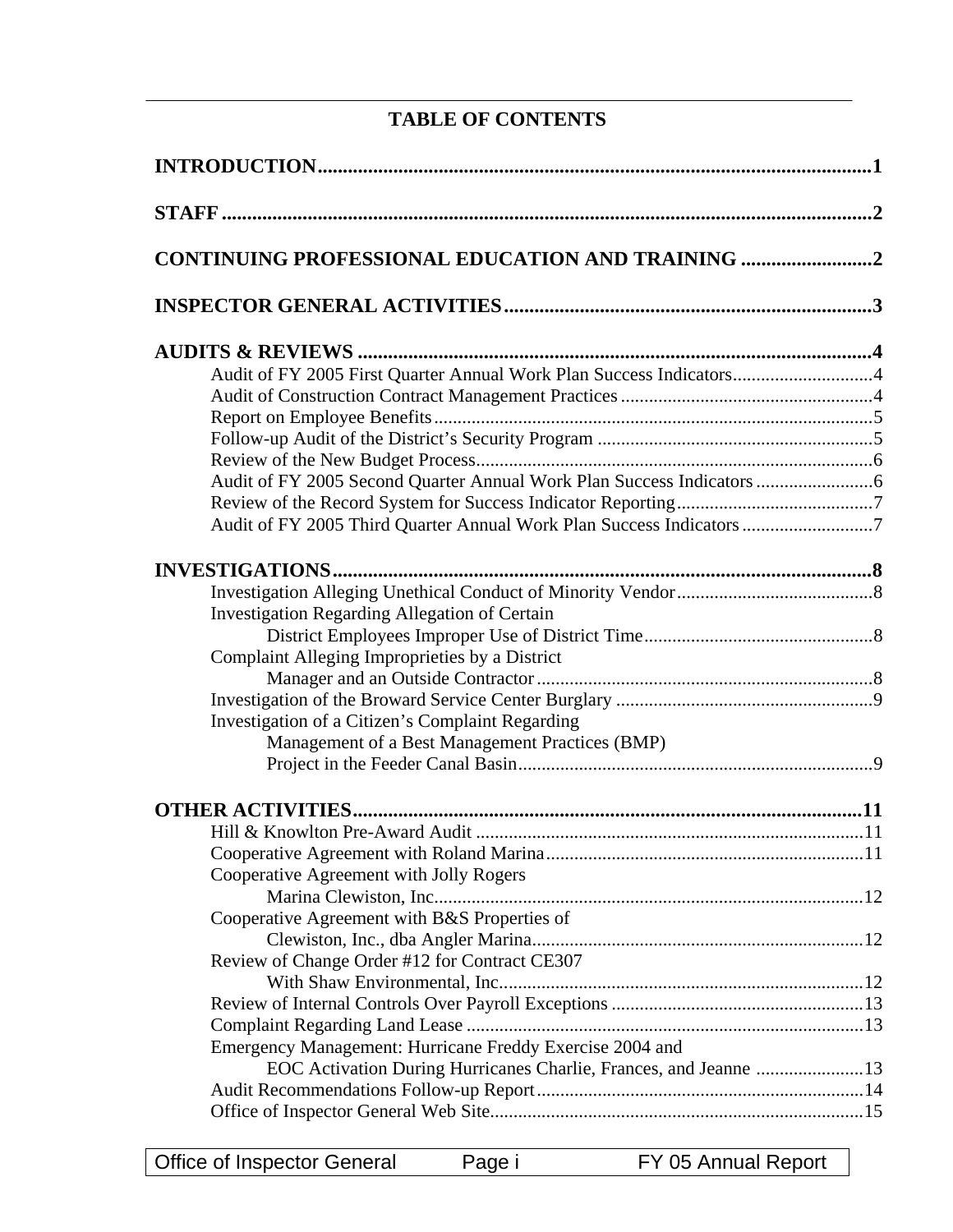# **INTRODUCTION**

In accordance with the Section 20.055 F.S., this report summarizes the activities of the South Florida Water Management District's (the "District") Office of Inspector General (the "OIG") for the fiscal year ended September 30, 2005.

The OIG serves as an independent appraisal unit within the District to examine and evaluate its activities. The Inspector General reports directly to the District's Governing Board (the "Board"), through the Board's Audit and Finance Committee appointed by the Chairman of the Board. The Audit and Finance Committee operates under an Audit Committee Charter established by the Board.

The Internal Audit Charter adopted by the Board & Executive Director establishes an internal audit function within the OIG to provide a central point for coordination of activities that promote accountability, integrity, and efficiency in the operations of the District. The OIG is accorded unrestricted access to District facilities, records, and documents and is not limited as to the scope of work.

The duties and responsibilities of the Inspector General, as defined by Section 20.055, F.S., includes:

- advising in the development of performance measures,
- assessing the validity and reliability of performance measures,
- reviewing action taken by the District to improve performance,
- conducting, supervising or coordinating other activities to promote economy and efficiency,
- preventing and detecting fraud and abuse,
- coordinating with other auditors to avoid duplication, and
- ensuring that an appropriate balance is maintained between audits, investigations, and other accountability activities.

Under Section 112.3187 through 112.31895 and Section 20.055, F.S., the OIG is also responsible for investigating Whistle-Blower Act complaints brought by District employees, former employees, agents, or contractors.

| Office of Inspector General | Page 1 | FY 05 Annual Report |
|-----------------------------|--------|---------------------|
|-----------------------------|--------|---------------------|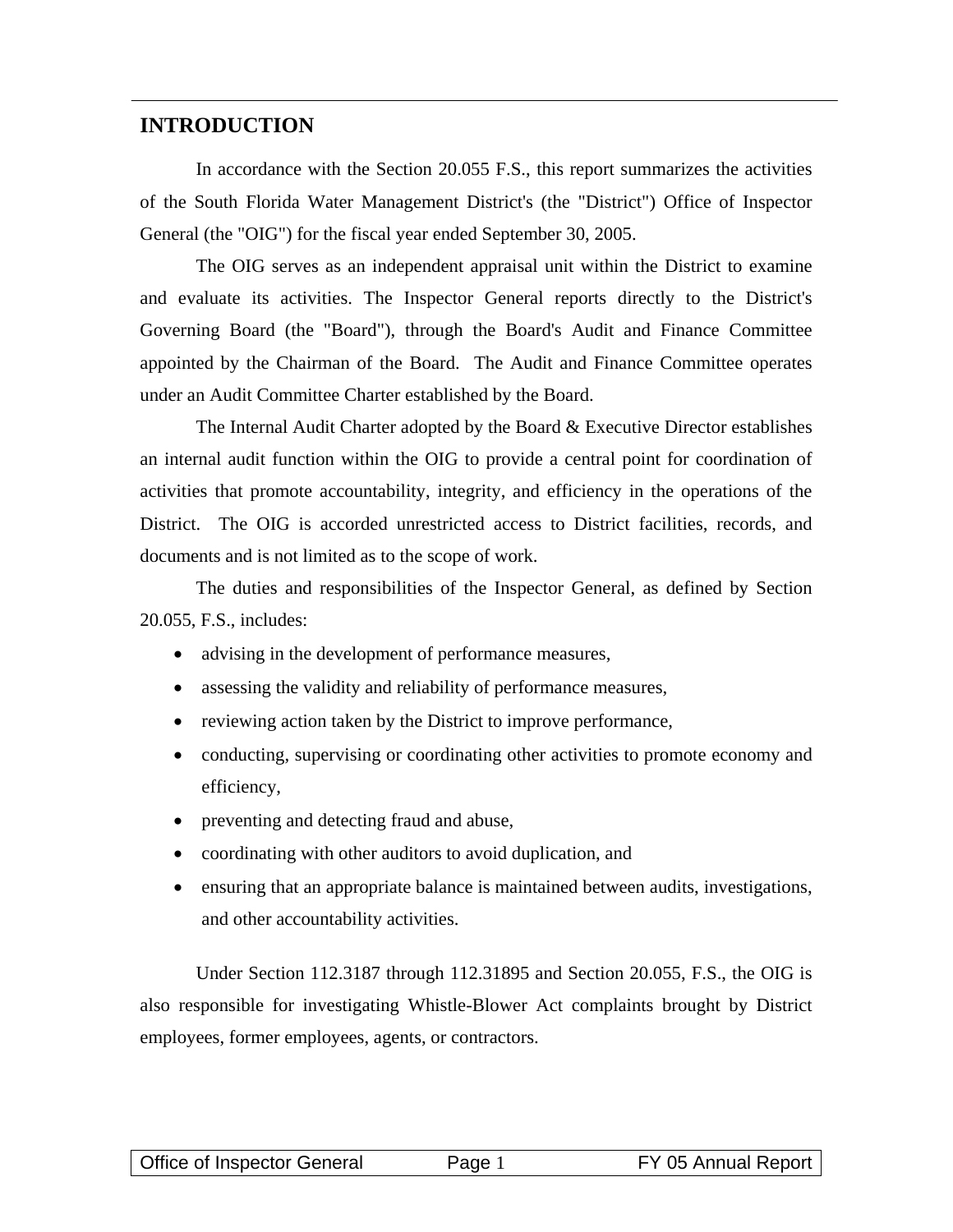# **STAFF**

The office currently consists of five professionals: an Inspector General, a Director of Auditing, one Lead Information Systems Auditor, one Lead Consulting Auditor and one Executive Assistant. The Inspector General is an active member of the Florida Bar Association and the Director of Auditing and two Auditors maintain active Certified Public Accountant licenses. Professional affiliations are as follows:

- Association of Inspectors General
- American Institute of Certified Public Accountants
- Institute of Internal Auditors
- National Association of Local Government Auditors
- Institute of Management Accountants
- Information Systems Audit and Control Association

# **CONTINUING PROFESSIONAL EDUCATION AND TRAINING**

In order for our office to comply with the General Accounting Office's *Government Auditing Standards* and the Institute of Internal Auditors *Standards for the Professional Practice of Internal Auditing*, the Inspector General ensures that mandatory training requirements are satisfied for the entire OIG staff. The goal of the program is to cost effectively increase professional knowledge and proficiency, and ensure that staff meets continuing professional education requirements. During FY05 the staff received training in such topics as:

- Operations Management
- Financial Management
- E-Commerce & Internet Business Applications
- Marketing Management
- Investment Management
- Integrated Auditing
- Information Systems
- Interviewing Techniques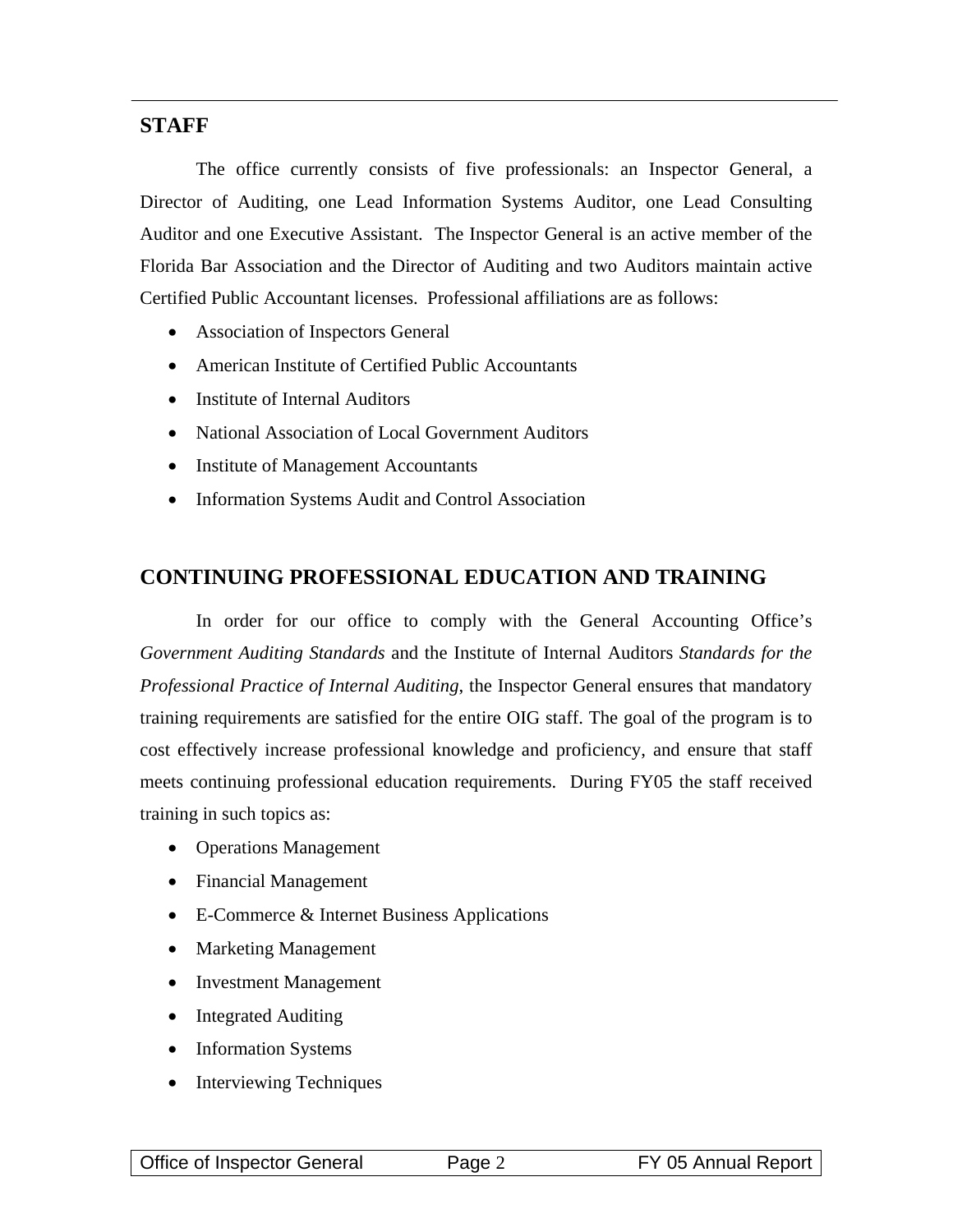# **INSPECTOR GENERAL ACTIVITIES**

The Inspector General prepares an annual audit plan that lists the audits and other activities that will be undertaken during the ensuing fiscal year. The Inspector General relies on a review of the District's Strategic and Annual Work Plans, analysis of financial information, and input from the Audit Committee and District management, to aid in the development of this plan. The OIG continues to identify those programs that pose the greatest challenge to the District, to assist in prioritizing audits, and to ensure the most effective use of staff resources. The Inspector General also considers the statutory responsibility to advise in the development of performance measurements, standards, and procedures in assessing District program risks.

Overall, the number of work products prepared in FY05 was comparable to the two previous fiscal years but less than FY01 and FY02. This is due to a redirection of two OIG staff members to other District departments, as illustrated in the following graph:



All audits, unless otherwise noted in the report, are conducted in accordance with generally accepted government auditing standards promulgated by the Comptroller General of the United States, which are commonly referred to as the Yellow Book, and with *Standards for The Professional Practice of Internal Auditing*, published by the Institute of Internal Auditors, Inc.

| <b>Office of Inspector General</b> | Page 3 | FY 05 Annual Report |
|------------------------------------|--------|---------------------|
|                                    |        |                     |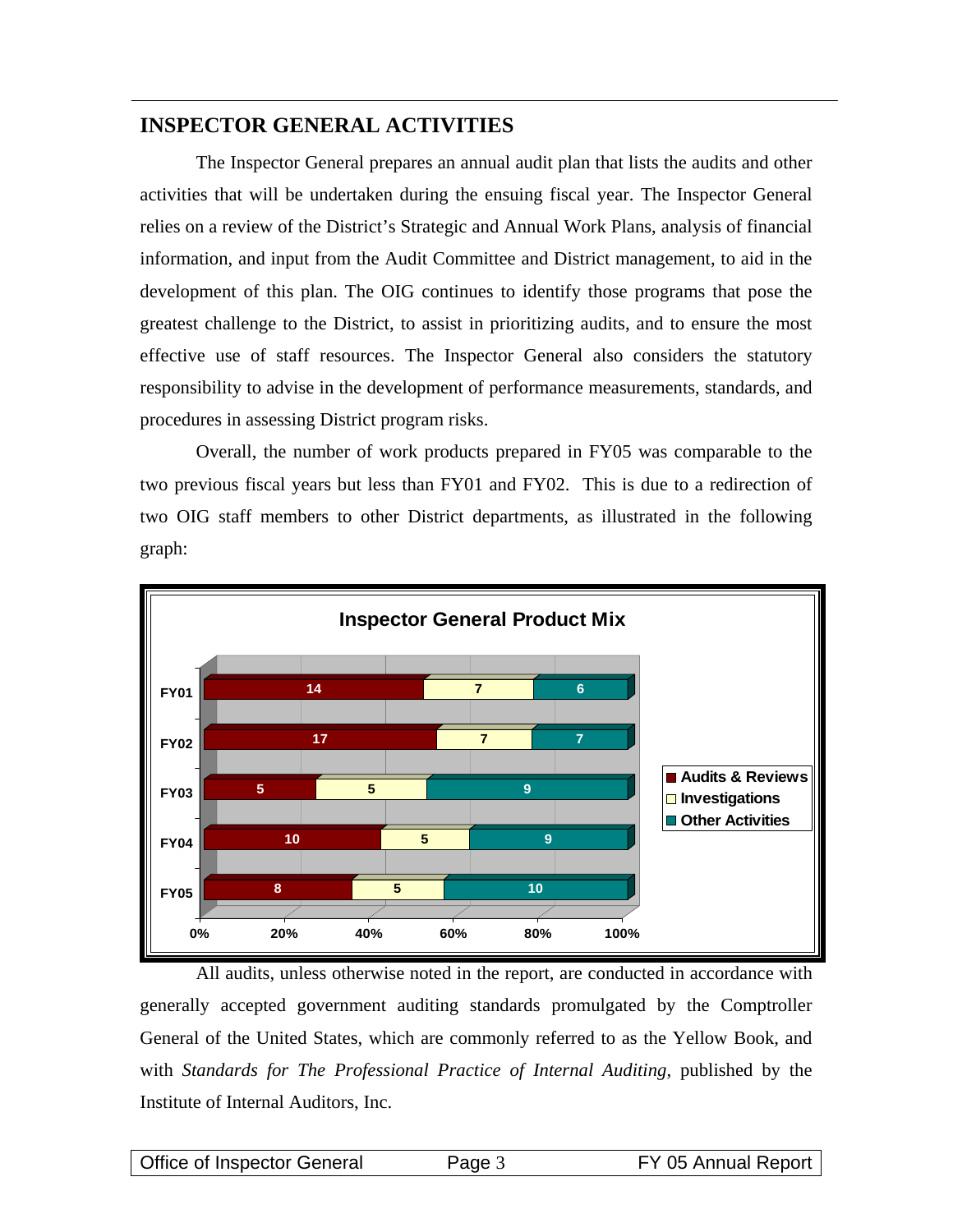# **AUDITS & REVIEWS**

In FY05, the Inspector General's Office focused on performance auditing and completed eight audits and reviews of programs and processes. Performance audits include comments on economy & efficiency, program compliance, and results. A summary of each report follows:

#### *Audit of FY 2005 First Quarter Annual Work Plan Success Indicators* **Project #05-08**

This audit focused on determining whether the projects with specific first quarter success indicators were accurately reported to the Governing Board. The scope entailed verifying that the statuses of projects with first quarter milestones were properly reflected in the first quarter report. Overall, we concluded that the statuses of the projects were fairly reported; however, our review did indicate a few minor differences. We did not identify any instances where the project status was intentionally misrepresented.

#### *Audit of Construction Contract Management Practices* **Project #05-10**

This audit focused on assessing whether construction contracts were properly administered subsequent to contract award. Our results indicated that, overall, District staff effectively managed contracts; however, there were instances where site inspections were not performed and bi-weekly meetings were not held. We also found that only 25 of 55 sampled pay applications (invoices) contained some indication of review. In addition, there were a few instances where contractors were overpaid for a specific month; however, these overpayments were identified and corrected in subsequent months. In one instance, an \$11,463 early payment discount was not taken by the District. We also found payments for 2 out of the 30 change orders reviewed were made to contractors before the change orders were approved.

Our results indicated that Construction Division's staff diligently negotiates with contractors to obtain the best prices for change order work; however, we noted that a thorough understanding of the allowable fees outlined in the contract's general conditions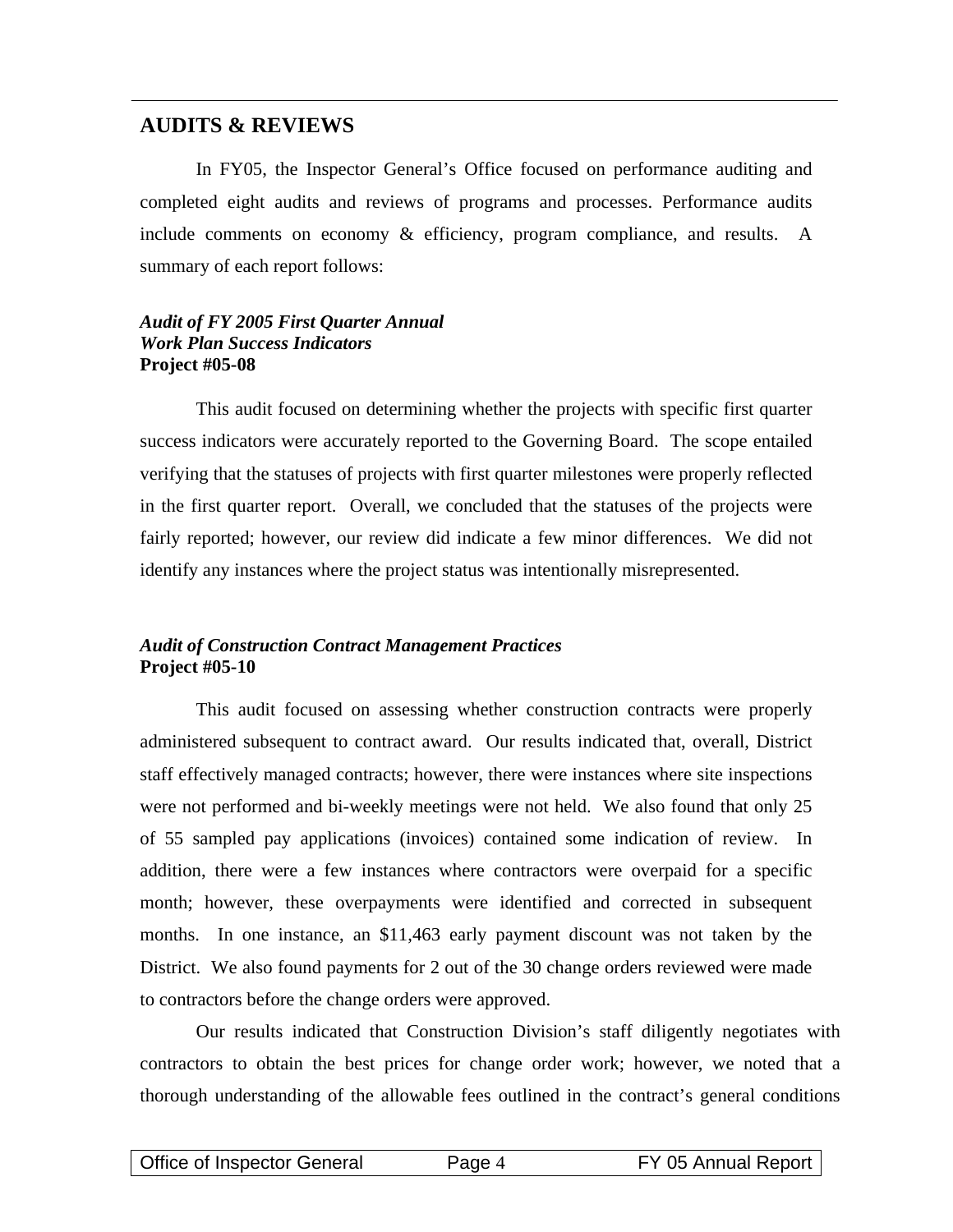and consistent applications of these conditions could have resulted in even lower change order costs. Our review of selected change order items totaling \$6,490,402 identified potential savings of \$87,873 had Construction Division's staff fully understood the general conditions relating to change orders. We also found that retroactive change orders were processed for three of the ten sampled contracts and that the Construction Division does not have formal written procedures. We made ten recommendations for improvements that will further strengthen the contract management process

#### *Report on Employee Benefits*  **Project #04-06**

The objectives of this report were to determine how District employee fringe benefits compare with other local governmental agencies in Palm Beach County as well as comparing the employee benefit cost to the nationwide for-profit sector. These analyses were based on a survey performed by the Palm Beach County Healthcare District of 12 organizations and a nationwide survey performed by Watson Wyatt.

The review revealed that, overall, the District's employee benefits are comparable to those of other governmental organizations in Palm Beach County. We also found that the District's employee benefits as a percentage of salaries were about 2% points higher than the nationwide for-profit sector. However, the same data revealed that the government/not-forprofit sector is also about 2% higher than the for-profit sector. Thus, the District's benefits are consistent with this trend.

Another objective was to determine whether the sick leave incentive program reinstated in 1996 has improved the productivity of the District's workforce. We found that subsequent to reinstituting the Sick Leave Incentive Program in October 1996, the average number of sick leave hours has decreased, which has resulted in an overall increase in productivity of the District's workforce.

#### *Follow-up Audit of the District's Security Program*  **Project #05-12**

This report presented the statuses of recommendations made in the Audit of the District's Security Program (the "Security Audit"), Report #03-08 issued in December 2003.

| Office of Inspector General | Page 5 | FY 05 Annual Report |
|-----------------------------|--------|---------------------|
|                             |        |                     |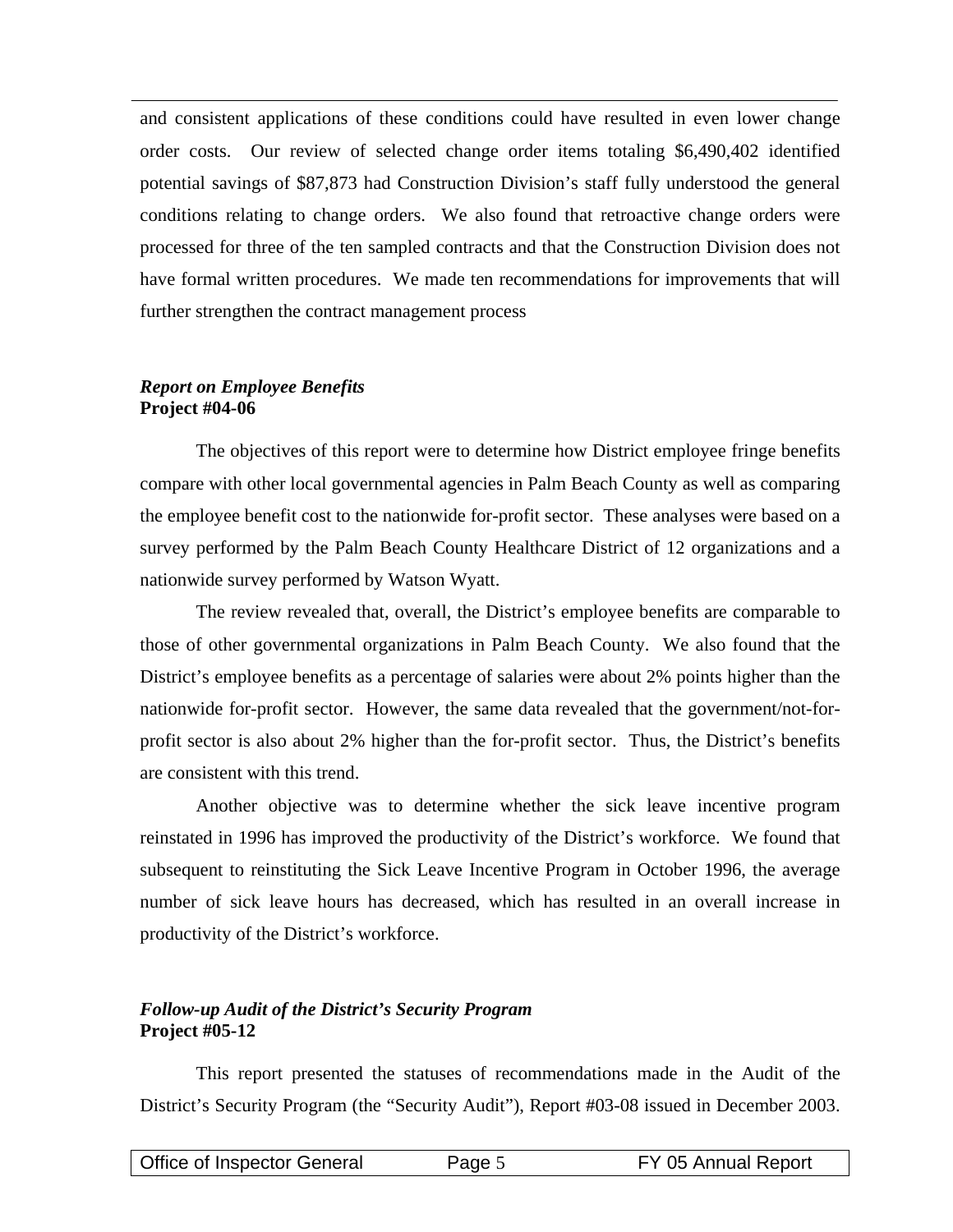The Security Audit is exempt from public disclosure pursuant to Florida Statutes, section 119.071. Consequently, the statuses of the recommendations in the Security Audit were excluded from our regular annual follow-up report that was issued in January 2005. The content of the follow-up report is also exempt from public disclosure. Eleven of the 13 recommendations contained in the Security Audit report have been fully implemented. The remaining two recommendations were in the process of being implemented.

#### *Review of the New Budget Process*  **Project #05-14**

Objectives entailed reviewing the FY05 budget development to determine if the process was actually executed as designed. We also reviewed the process for developing the Target Budgets and compared the District's budget process to the Government Finance Officers Associations' budget process best practices.

The District budget process was significantly modified for the FY05 budget. The new process entails first developing Target Budgets for each major program. Each program coordinator, in corroboration with departments, then develops expenditure budgets for each program within the constraint of the Target Budget.

We found that the new budget development process appears to be executed as designed and is a major improvement over the old system. Overall, Program Coordinators and Budget Analysts were complimentary of the new process and thought it did a good job of communicating the District's long and short range plans, as well as emphasizing strategic priorities and enhancing accountability. We also found that the District's new budget development process compared favorably to the Government Finance Officers Association's budget process best practices.

#### *Audit of FY 2005 Second Quarter Annual Work Plan Success Indicators* **Project #05-16**

The objective of this audit was to determine whether the projects with specific second quarter success indicators were properly reported to the Governing Board. Overall, we concluded that the statuses of the projects were properly reported; however, our review did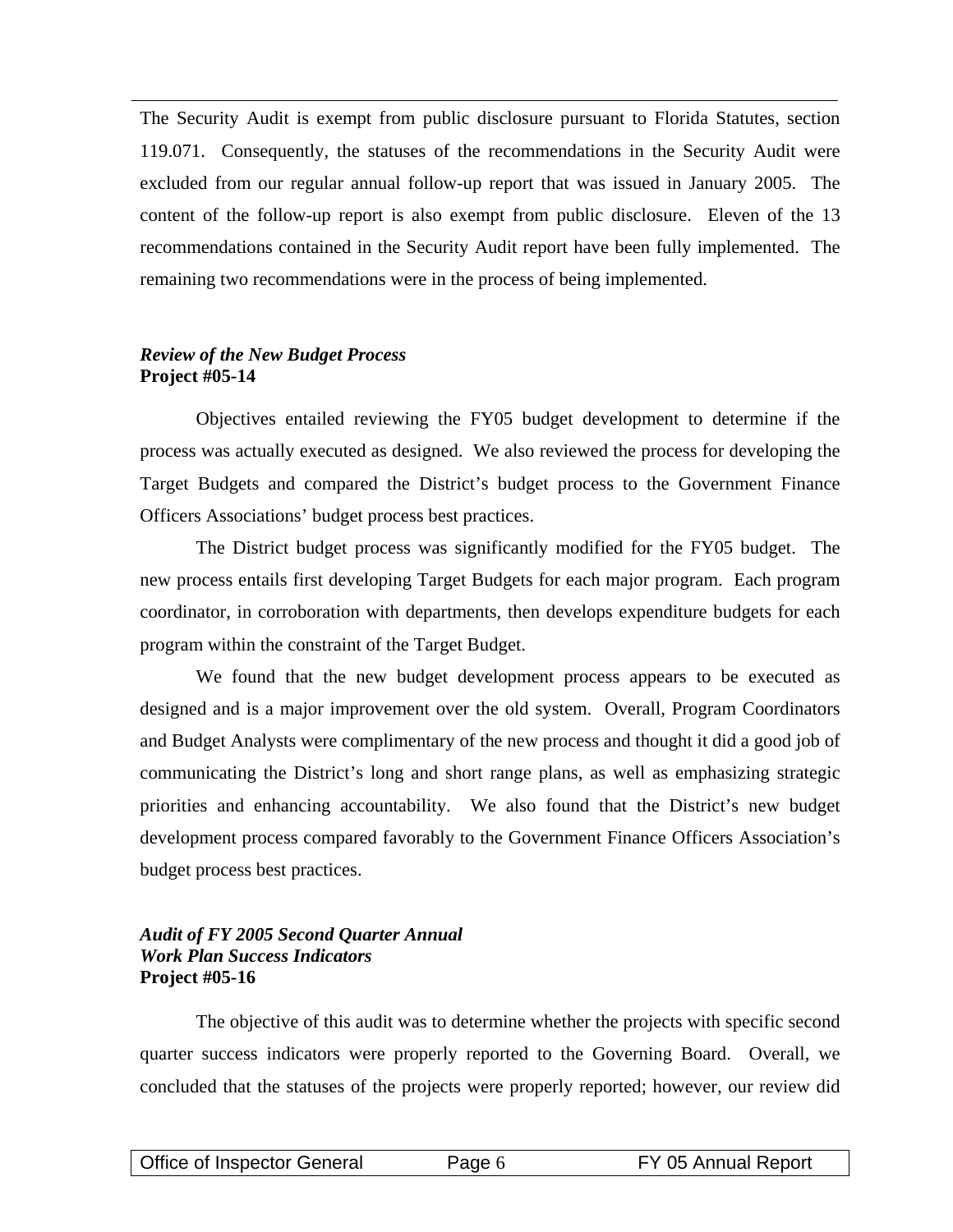indicate a few minor differences. All success indicators were properly reported based on the circumstances and information available at the time the FY05 Second Quarter Report was prepared, except for the one instance where the indicator was inadvertently reported as yellow.

# *Review of Record System for Success Indicator Reporting* **Project #05-18**

Management requested our Office review the internal controls regarding payroll exceptions as a result of a recent incident where a material exception went undetected before funds were transferred to accounts for employees' on direct deposit. Staff subsequently detected the error and the funds were returned.

Our objective was to analyze the cause of the payroll processing error and determine whether management's proposed changes would strengthen the system of internal controls over payroll and adequately address the problem. We provided our recommendations to management that will improve controls over the payroll process and increase the likelihood of catching this and similar errors.

#### *Audit of FY 2005 Third Quarter Annual Work Plan Success Indicators*  **Project #05-21**

The objective of this audit was to determine whether the projects with specific third quarter success indicators were properly reported to the Governing Board. Overall, we concluded that the statuses of the projects were properly reported; however, our review did indicate seven instances where the actual status was different from the green status represented in the Third Quarter Report.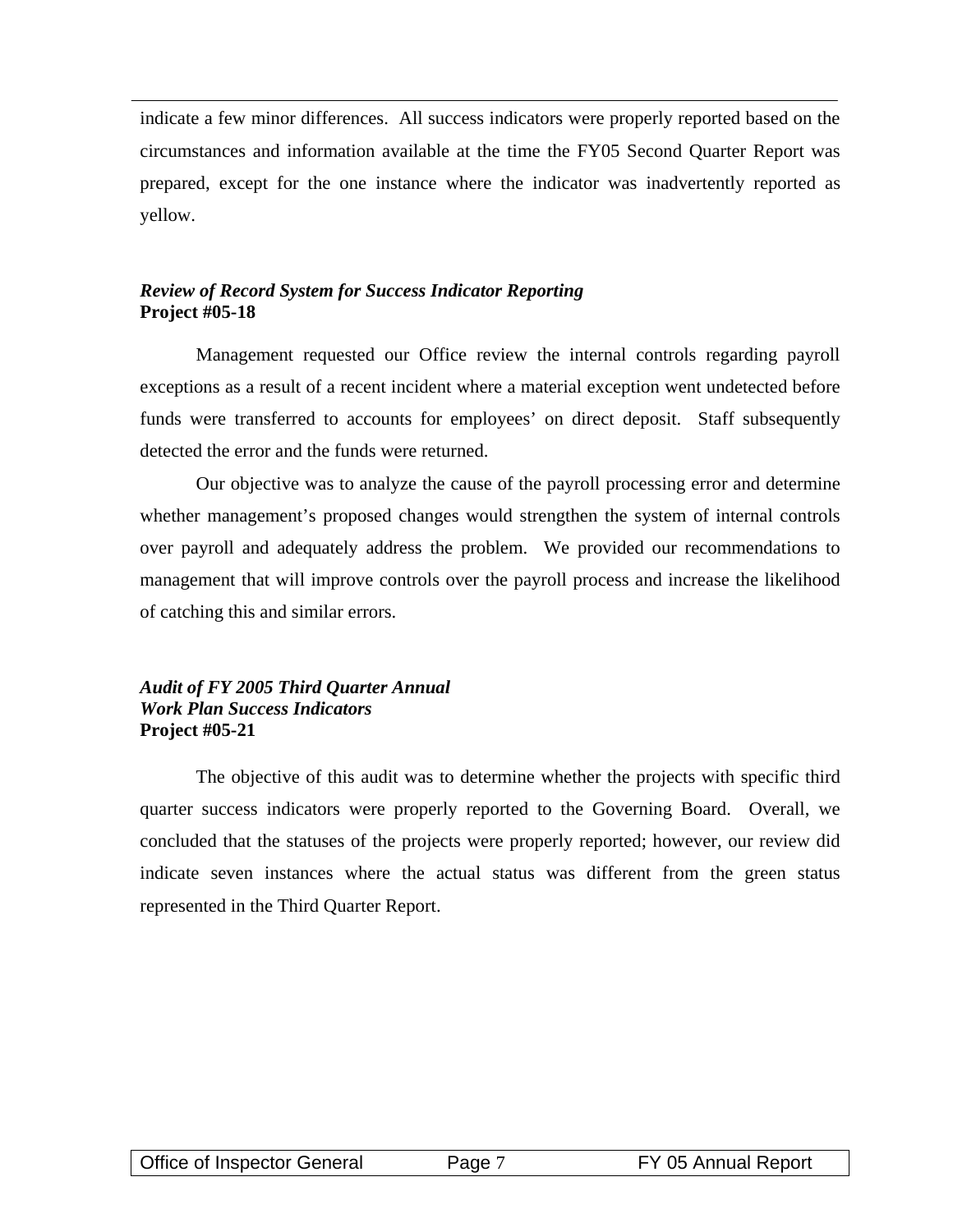# **INVESTIGATIONS**

We performed five investigations during the year: A short summary of each investigation is as follows:

#### *Investigation Alleging Unethical Conduct of Minority Vendor*  **Project #05-03**

We received a complaint from a Minority/Women Owned Business Enterprise (MWBE) vendor alleging unethical conduct by another vendor. The MWBE vendor alleged that they received a verbal proposal from another firm requesting that the MWBE serve as a front for the other firm in order to secure a District contract. We concluded that the allegation was not sustained due to insufficient evidence to either prove or disprove the allegation.

#### *Investigation Regarding Allegation of Certain District Employees Improper Use of District Time*  **Project #05-04**

The District's Executive Director received an anonymous complaint alleging that two District employees had been conducting their private business during District working hours. For one of the employees we found a considerable amount of evidence that substantiated the allegation. We also found evidence that this same employee had used sick leave under false pretences to make several business trips. We found that the allegations regarding the other employee were unfounded.

#### *Complaint Alleging Improprieties by a District Manager and an Outside Contractor*  **Project #05-05**

At the request of the District Leadership Team, our office conducted an investigation regarding a complaint received from a District employee. The complaint alleged improprieties by a District division director (the "Division Director") and an outside contractor (the "Contractor"). The complaint alleged that the Contractor agreed to hire the wife of the Division Director in exchange for a large work order under the Science and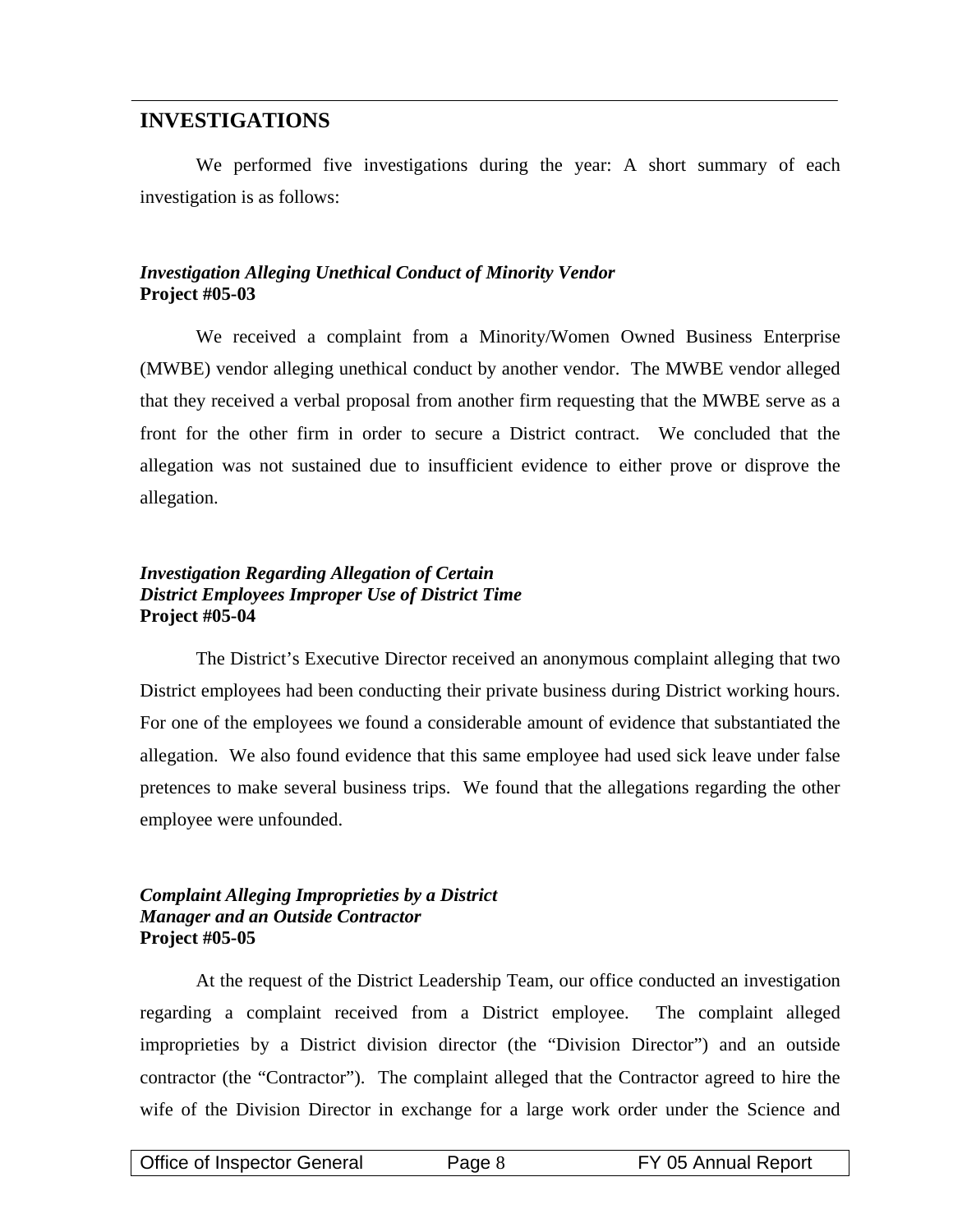Engineering Support Services contract. The complainant contended that the Division Director inflated the value of a work order by bundling unrelated tasks in the scope of work and manipulated the award process to ensure that it was directed to the Contractor.

We confirmed that the Contractor did hire the Division Director's wife; however, we found no corroborating evidence to substantiate the complainant's allegation that the Contractor conspired with the Division Director and agreed to hire his wife in return for a large work order.

Although we concluded that the allegation regarding the Division Director and the Company conspiring to hire his wife was not sustained (we could not prove or disprove the allegation), we did find that the Division Director manipulated the work order preparation and sequencing process in order to direct a large work order to the company. However, evidence also suggested that the Division Director's motive for directing the large work order to this firm was because they hired two former District leased employees who had extensive experience with the type of services to be provided under this work order.

### *Investigation of the Broward Service Center Burglary* **Report No. 05-11**

We assisted the District's Security Division with investigating a burglary that occurred at the Broward County Service Center on the night of March 7, 2005. The estimated replacement cost of stolen computer and other electronic equipment is approximately \$13,300. Our information was provided to the Plantation Police Department who conducted a formal investigation. Although a person of interest was identified the case remains unsolved and no arrests have been made. However, we did determine that no District employees were involved.

#### *Investigation of a Citizen's Complaint Regarding Management of a Best Management Practices (BMP) Project in the Feeder Canal Basin*  **Project #05-13**

A property owner of land in the C-139 Basin, located in Hendry County, alleged that an adjoining property owner received preferential treatment in administering a District

| Office of Inspector General | Page 9 | FY 05 Annual Report |
|-----------------------------|--------|---------------------|
|                             |        |                     |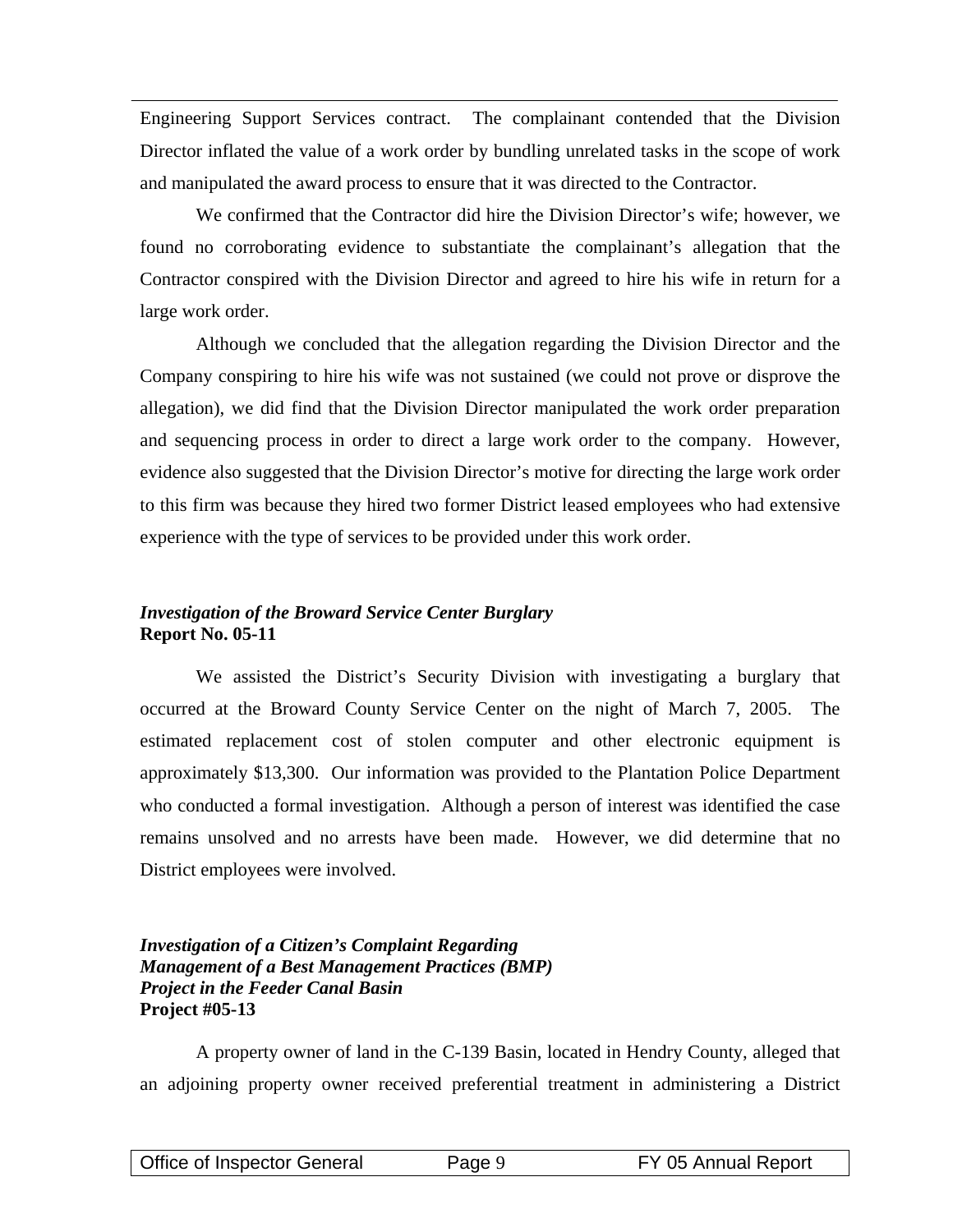sponsored BMP project, and raised concern that corruption may be involved. The land owner also contended that the BMP improvements to an adjoining property resulted in the District illegally flooding their property during the rainy season. This complaint was initially received by the District's Ombudsman. At the request of the property owner, our Office coordinated with the Ombudsman's office to investigate the allegations regarding possible corruption and illegal flooding. The Office of Counsel assisted us with addressing a couple of legal issues. None of the complainant's allegations were sustained. Also, our investigation did not reveal any corruption by District staff.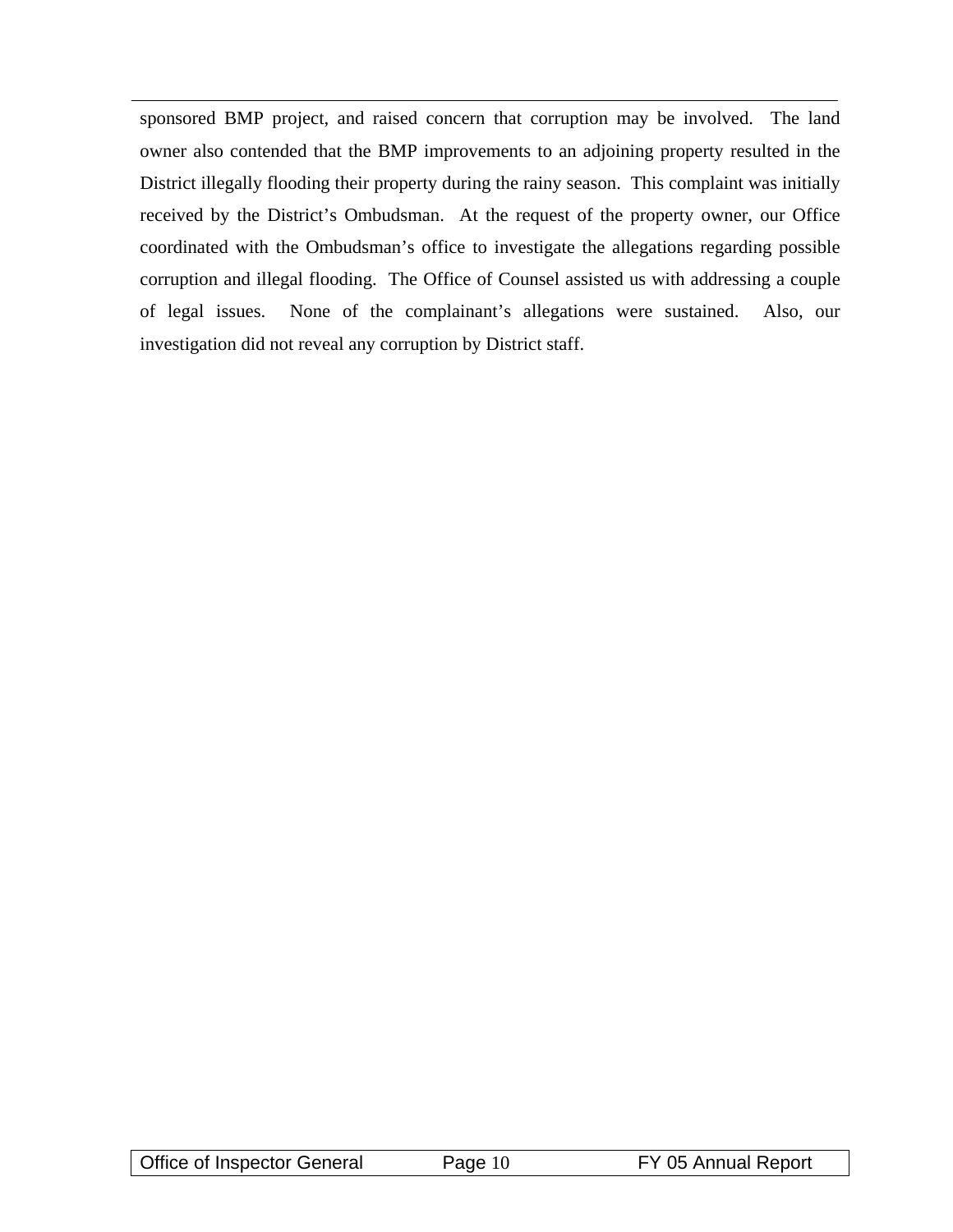# **OTHER ACTIVITIES**

The OIG periodically receives requests from District departments to consult with, and provide advice, on various projects. Such projects may entail examination, investigation or analysis of specific matters. This support may involve financial analysis, performance reviews, information systems reviews, review of rule or policy changes, contract pricing verification, or serving in an advisory capacity to assist in the decision making process regarding specific projects. In FY05 the OIG received eight such requests and performed one administrative project. These are summarized below.

#### *Hill & Knowlton Pre-Award Audit*  **Project # 05-01**

Management requested our assistance with determining if the billable labor rates that Hill & Knowlton (H&K) proposed were fair and reasonable based upon the supporting documentation they provided. We determined that the information H&K provided was insufficient and requested that H&K provide additional information to substantiate base salaries and overhead rates. H&K provided base salary information but not overhead information. Notwithstanding the limited information provided, we calculated what we determined to be fair and reasonable billable labor rates based on other available information and provided our recommendation to management. The rates we recommended were below those that H&K submitted.

#### *Cooperative Agreement with Roland Marina* **Project # 05-02**

Management requested our assistance with calculating the estimated fair and reasonable compensation for economic losses that Clewiston Marina, Inc. – dba. Roland  $\&$ Mary Ann Martin's Marina incurred due to the temporary closure of the District's S-310 Navigation Lock. We performed the requested analysis and provided our recommendation to management.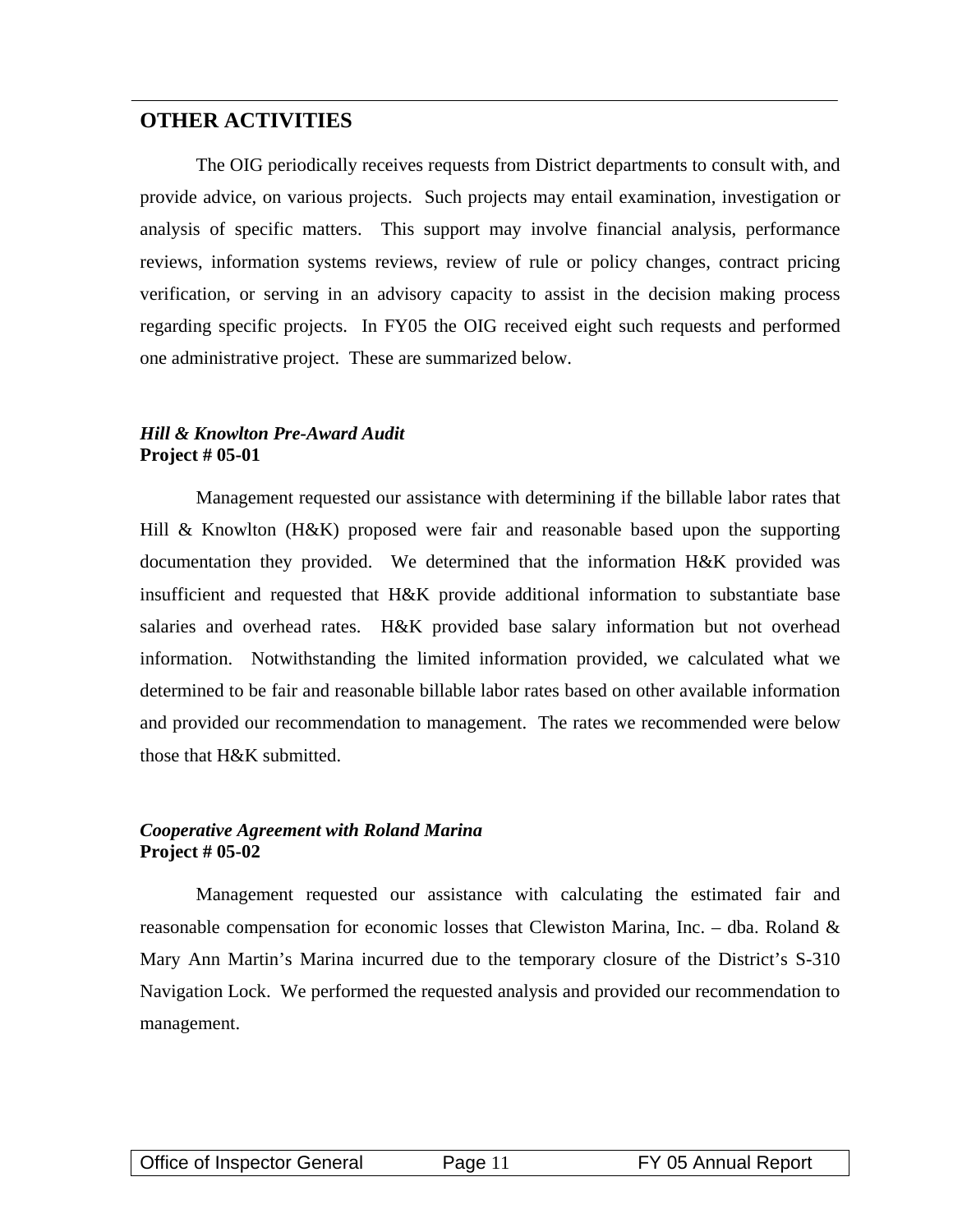#### *Cooperative Agreement with Jolly Rogers Marina Clewiston, Inc.* **Project # 05-06**

Management requested our assistance with calculating the estimated fair and reasonable compensation for economic losses that Jolly Roger Marina Clewiston, Inc. incurred due to the temporary closure of the District's S-310 Navigation Lock. We performed the requested analysis and provided our recommendation to management.

#### *Cooperative Agreement with B&S Properties of Clewiston Inc., Angler Marina, Inc.*  **Project # 05-07**

Management requested our assistance with calculating the estimated fair and reasonable compensation for economic losses that Anglers Marina incurred due to the temporary closure of the District's S-310 Navigation Lock. We performed the requested analysis and provided our recommendation to management.

#### *Review of Change Order #12 for Contract CE307 With Shaw Environmental, Inc.*  **Project # 05-09**

Management requested that our Office review a large change order for a construction contract with Shaw Environmental, Inc. (Shaw). This change order settled all outstanding claims, for which Shaw requested \$1,504,816 and 358 additional contract days. Negotiations resulted in District staff and Shaw agreeing to settle all these outstanding claims for \$711,200 and 204 additional contract days.

We reviewed the change order supporting documentation and concluded that all claim items were due to a change in the contract's original scope of work and therefore justified. Also, the methodologies, unit estimates and unit prices used to estimate the additional value of the work appeared fair and reasonable.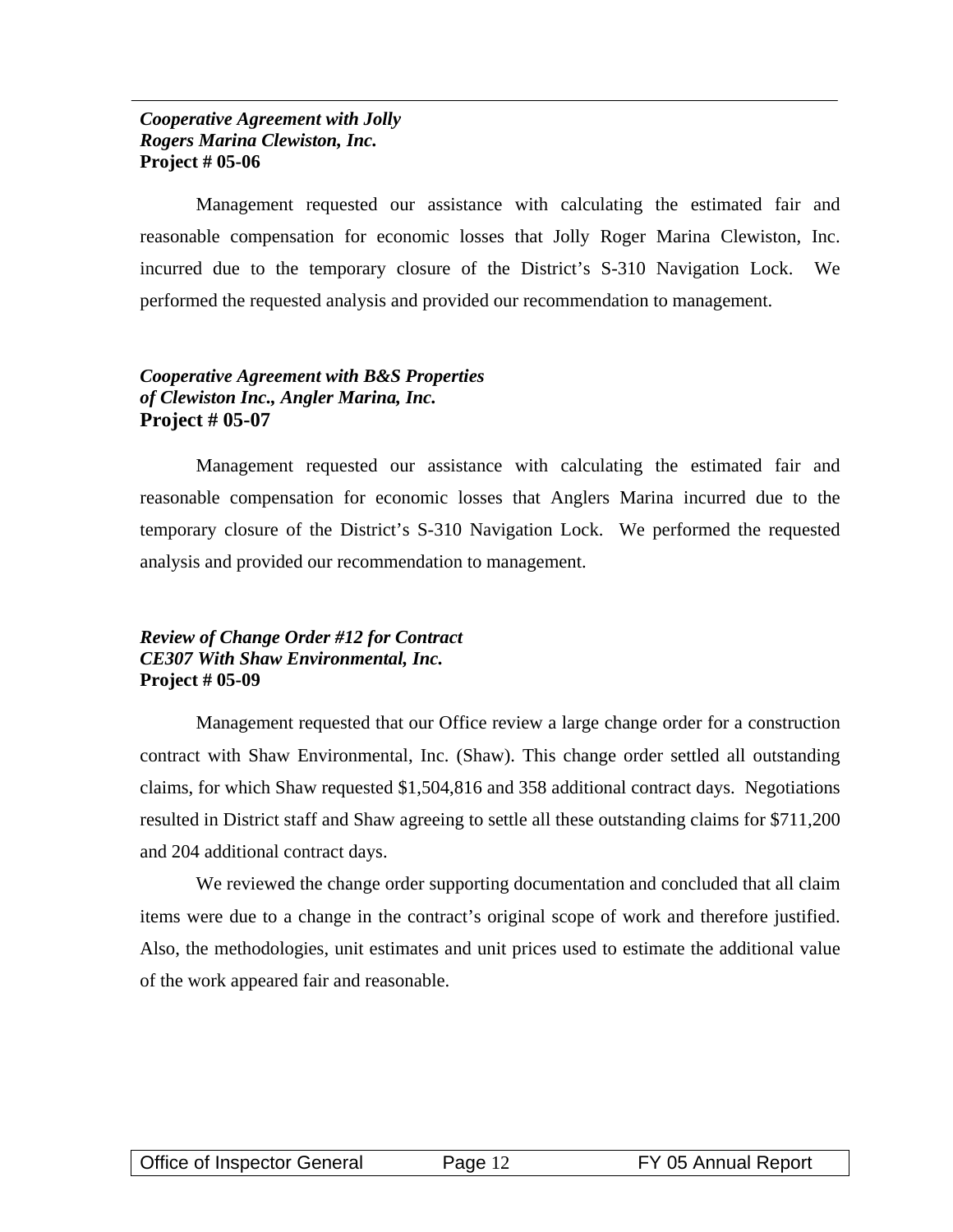#### *Review of Internal Controls Over Payroll Exceptions*  **Project # 05-17**

Management requested that our Office review the internal controls regarding payroll exceptions as a result of a recent incident where a material exception went undetected before funds were transferred to accounts for employees' on direct deposit. Staff subsequently detected the error and the funds were returned.

Our objective was to analyze the cause of the payroll processing error and determine whether management's proposed changes would strengthen the system of internal controls over payroll and adequately address the problem. We provided our recommendations to management that will improve controls over the payroll process and increase the likelihood of catching this and similar errors.

# *Complaint Regarding Land Leases* **Project No. 05-19**

Our Office was requested to determine the merits of a complaint received from a former District employee alleging that he was terminated from his job because of his knowledge of a sublease involving a non-profit corporation. We concluded that the allegations were unsupported and unfounded.

#### *Emergency Management: Hurricane Freddy Exercise 2004 and EOC Activation During Hurricanes Charlie, Frances, and Jeanne*  **Project No. 04-14**

The Emergency Management Department requested our Office to observe the 2004 Hurricane Freddy Exercise conducted on May 20, 2004 and prepare a report of our observations. The 2004 exercise focused on creative problem resolutions. Our report concluded that the exercise's major objectives were met.

We expanded the scope of this report to also address how well the District's emergency response process worked during the three 2004 hurricane season's events – Charlie, Frances, and Jeanne. Overall, EOC participants and field personnel performed superbly during the actual hurricane events. They put their experience and training to work prioritizing situations, allocating resources and managing the myriad of challenges that were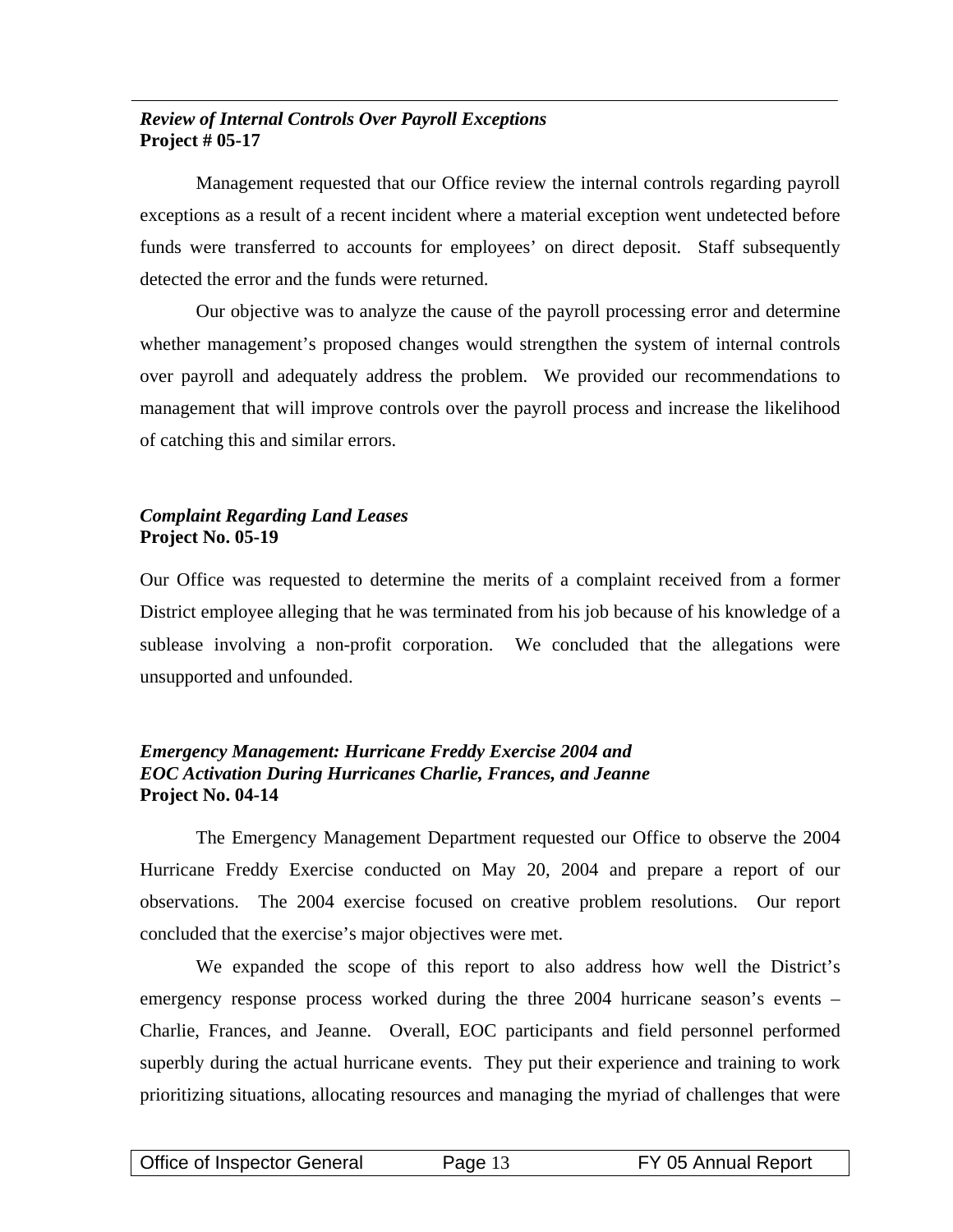presented. Staff's performance is even more remarkable when considering the hardship and adversity that many of them endured in their personal lives. Numerous District employees suffered extensive damage to their homes and had no electricity but still managed to put these difficulties aside and performed at a very high level.

#### *Audit Recommendations Follow-up Report* **Project #05-22**

We followed up with management on the status of recommendations contained in audit reports from FY99 through FY05. Of the 350 audit recommendations made over the seven year period, 310 (89%) have been fully implemented, 3 (1%) partially implemented, 16 (4%) are in process, and 21 (6%) are no longer applicable. There were no recommendations in the "Not Implemented" category.

Comparing the status of recommendations between FY04 and FY05 reports showed an improvement in the "Implemented" category from 86% to 89%. Conversely, the "In Process", "No Longer Applicable", and "Partially Implemented" categories were slightly lower than the prior year. Notable is that no recommendations fell into the "Not Implemented" category for the current and previous years. The "No Longer Applicable" category includes items where conditions have changed subsequent to issuance of the audit report that rendered the recommendation no longer relevant, such as:

- Alternative compensating controls have been put in place.
- A decision was made to implement a new system that will address the issue making it impractical to retrofit the existing system (e.g. eQuest, IRIS, ePermitting, etc).
- The policy, statute, or rule has changed (e.g. repeal of the MBE Rule).